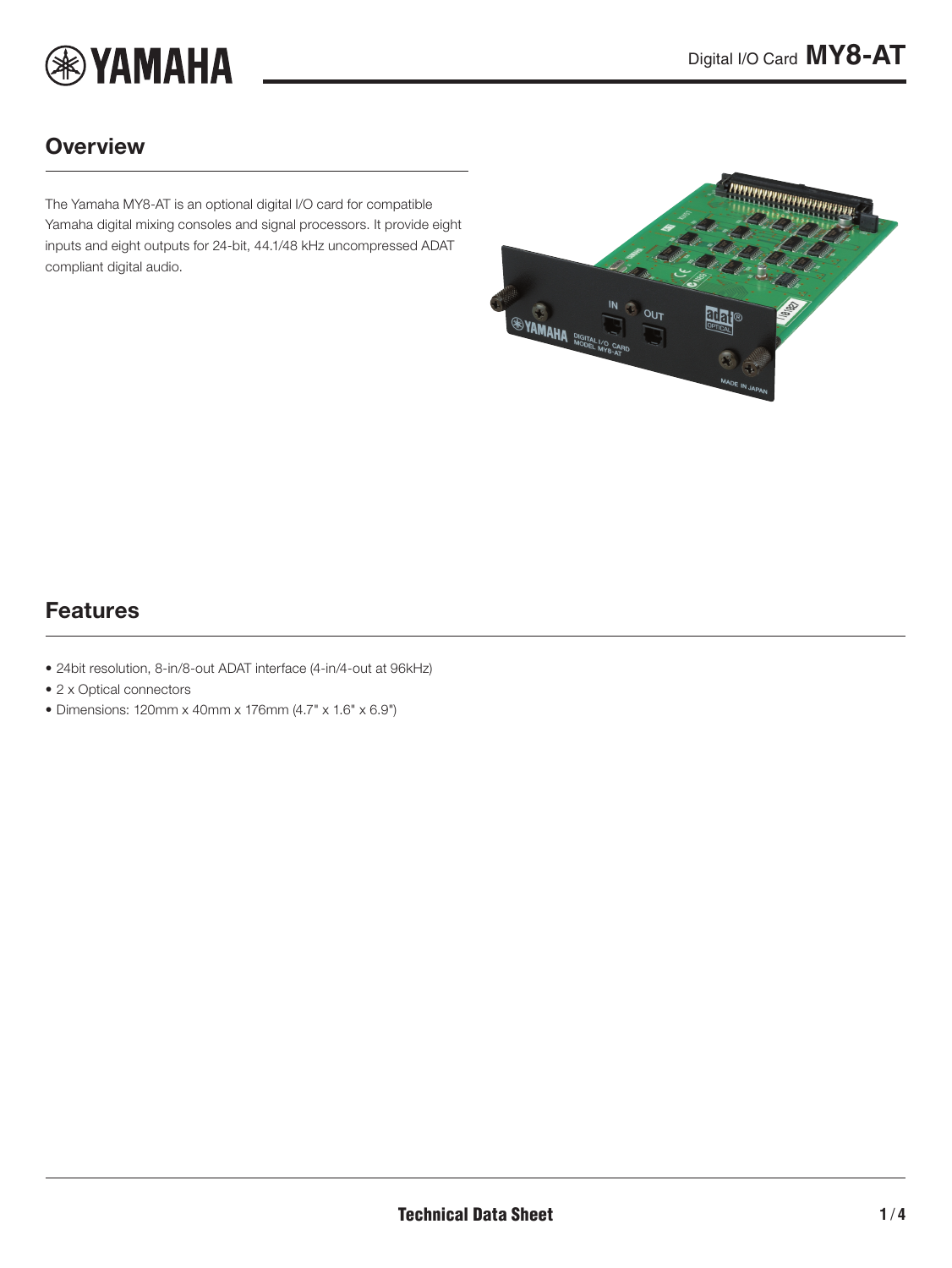

# **Specifications**

#### **General Specifications**

| <b>Channel Count</b>      | 8IN/80UT                |
|---------------------------|-------------------------|
| Format                    | ADAT                    |
| <b>Sampling Frequency</b> | 44.1/48kHz              |
| Resolution                | 24bit                   |
| Connector                 | 2 x TOS LINK connectors |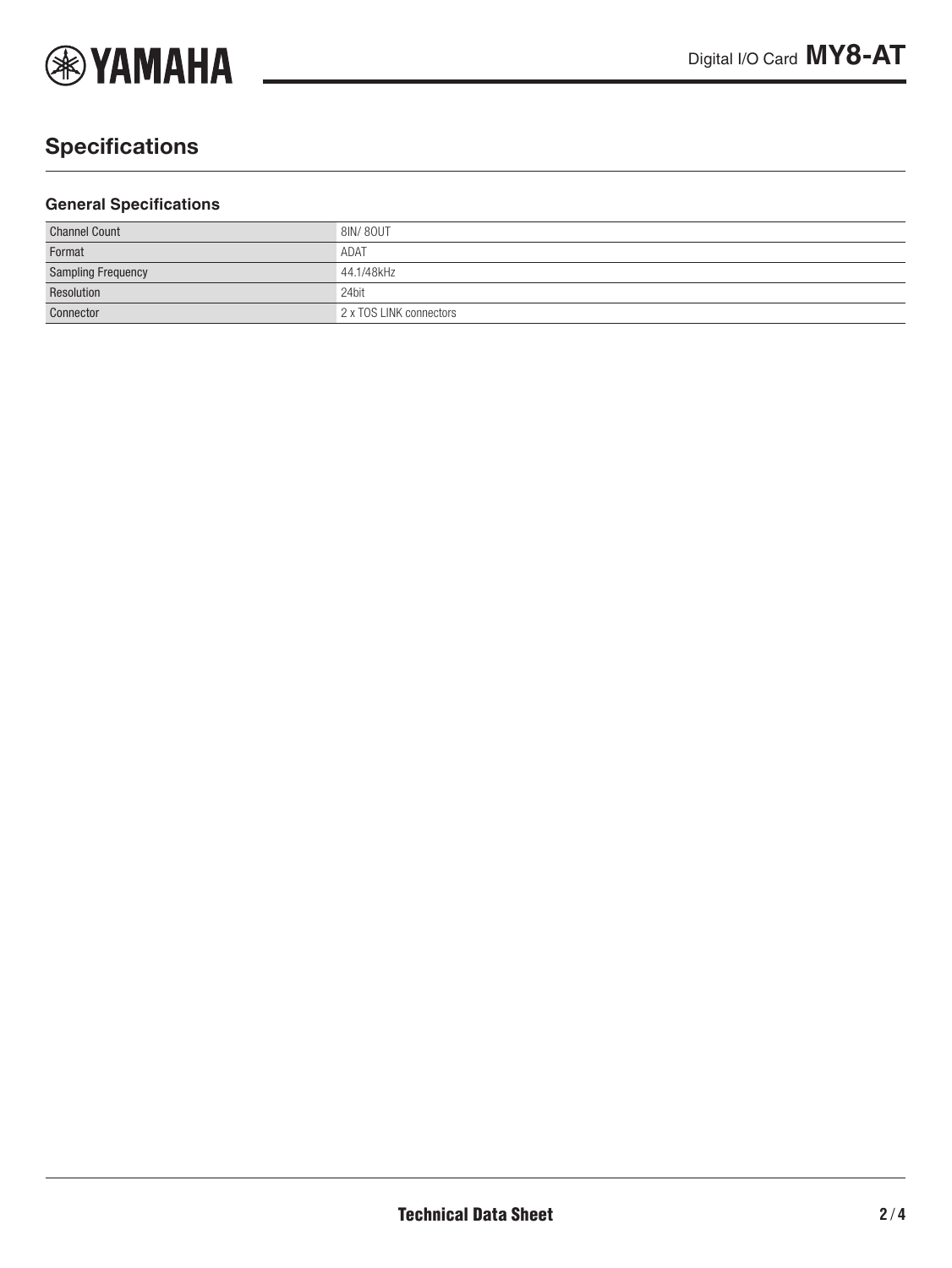

## **Dimensions**